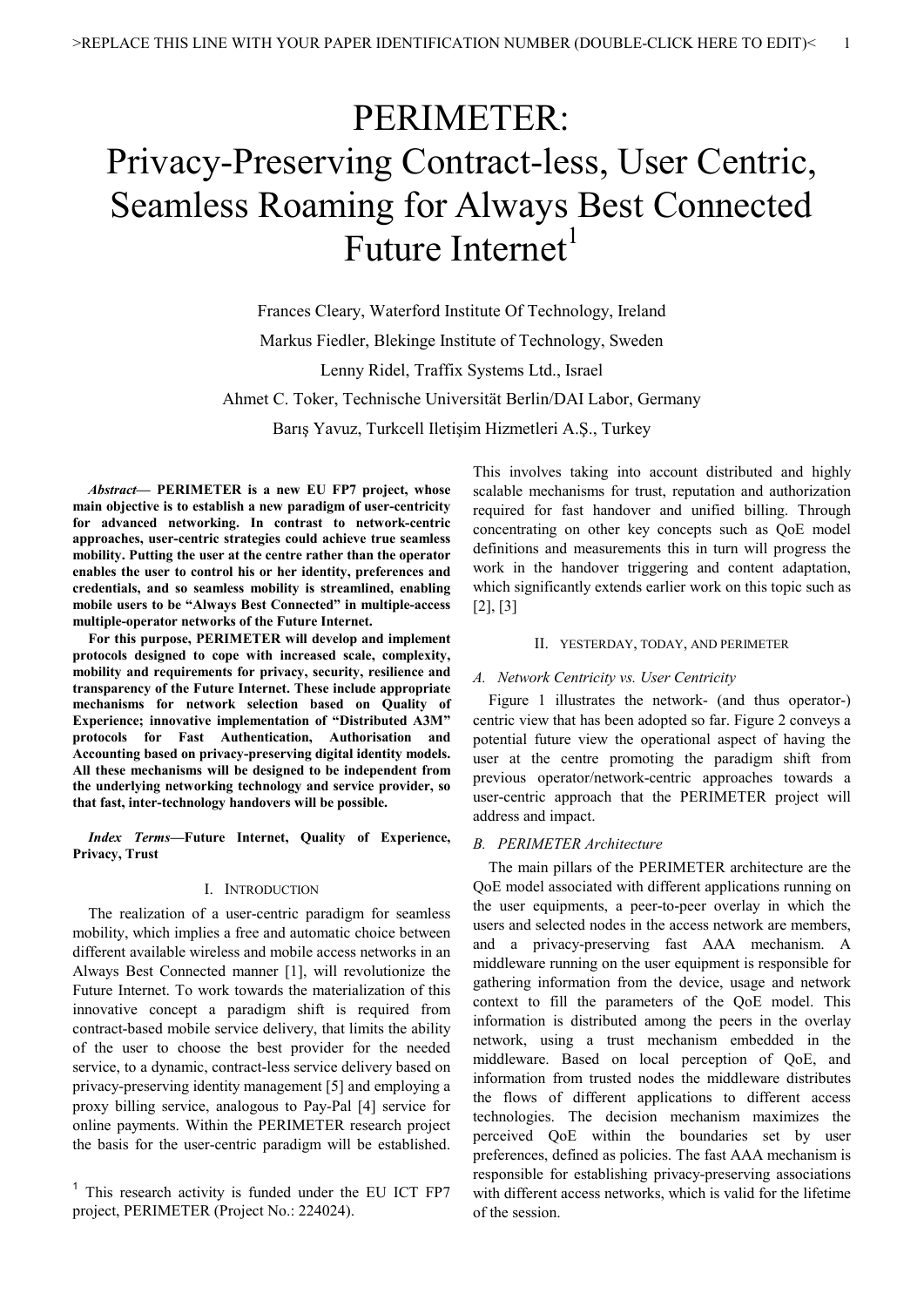

Fig. 1 Network Centric view of yesterday and tomorrow

The PERIMETER project pushes these boundaries through the design and development of user-centric privacy and anonymization mechanisms, that will allow end users to enjoy privacy protection and if required, logically separate their identity and their activities on the network from the billing process, while retaining their ability to autonomously select the best connection and best service from the available choices in each area. These mechanisms will be designed to be independent from the underlying networking technology, so that fast, inter-technology handovers will still be possible.

Through this innovative architecture, PERIMETER will progress deployment of heterogeneous multi-accesstechnology/operator based system, that will demonstrate the concepts dynamic, contract-less roaming and privacypreserving identity management and unified billing.

By facilitating a unified billing approach this allows end users access to different networks of different operators. This innovative billing aspect that is being adopted by PERIMETER, will actively encourage the access network providers and the service providers to provide support for such a flexible billing and business model. This paper will highlight the aspects of the PERIMETER middleware that will work towards the implementation of such innovative unified billing models all the while taking into consideration the privacy aspects of such a system in order to limit any unnecessary data disclosure that could be detrimental to the end user.

PERIMETER will undoubtedly work towards the empowerment of the end user, providing them with the added ability of being capable of protecting their end user personal information data, it will also ease the overall billing process the end user has with the various network providers, which will work towards providing a secure, user friendly and seamless mobility option for today's network end users.

# *C. Adaptation Models*

As with any considerable technological innovation, which we expect to achieve in the end of PERIMETER, there are two paths for wide acceptance of the innovation, evolutionary and revolutionary. Contrary to the revolutions in the history, this revolution would have to be done by the regulators – the European governments – by changing the regulations, and allowing the dynamic contracts we are proposing. This is analogous to the number portability, where operators are forced to let go of their privileges – and financial benefits associated with these – since there is a considerable benefit for the users, who are represented by their governments.

Even if we argue for a revolutionary deployment, there has to be proof of concept deployments before the actual deployment that happens after regulation change.

To this end PERIMETER project will adopt the Living Lab concept by using few reference scenarios and a small users population, that may be interested in using multiple providers and reserving some unused bandwidth for these users; business travelers, or cross-border workers are interesting groups. The scenarios highlight the following innovative PERIMETER concepts, to be incorporated and displayed in the final PERIMETER demonstrator.

## *D. Demonstrative Scenarios*

*Scenario 1*: The first scenario considers an always best connected user that roams between different technologies and operators. We denote this scenario as "agnostic ubiquitous communication", referring in particular to the need of users to be connected according to their specific needs irrespective of the technology, service provider, devices and media available.

Several solutions have already been proposed to ease handovers with respect to particular access technologies and transport protocols: inter-access-technology handovers of VoIP phone calls from UMTS to IEEE 802.x networks have been successfully demonstrated [7], [8]. There are a number of few important questions that deserve further analysis: one regards what the user experiences when handovers occur and how the handover can be transformed from a technological solution to provide mobility to a mechanism to enhance the user's quality of experience. Reaching this objective requires the focus of mobile networks to shift from applications, devices, or protocols that are playing, generating or transmitting data to the interaction between the user and the data itself and how this interaction is influenced by handovers. From the point of view of the user, a video-call run on a mobile phone is just a medium to keep in touch with a remote colleague or friend: the user only cares about the real time audio-video signals, no matter how these are collected from the network and ultimately by which device they are played. The same applies to all those activities that involve transmission of data over a network such as on-line gaming, file sharing, web-surfing and so on: switching of involved devices, applications and technologies should hence happen to improve the user's experience with low user intervention or with no knowledge at all (seamless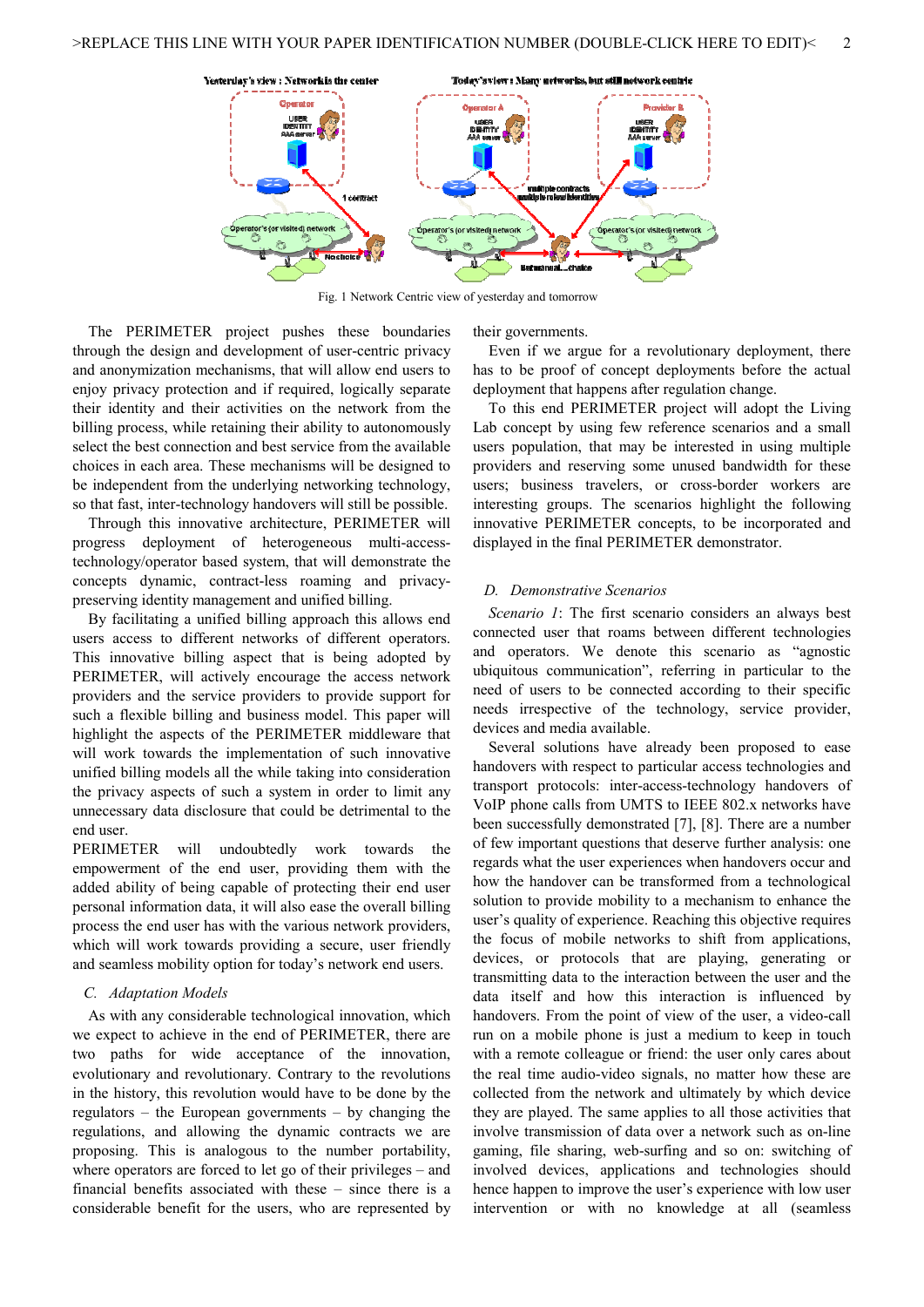

Fig. 2User Centric networking paradigm

switching).

A critical key to this new approach requires a handover framework under the almost complete control of the users, rather than the operators. For example, the user must retain the right to decide how (e.g., under which economic, technological, social conditions) and when [intertechnology] handovers should occur when particular conditions are met. Of course the user should be able to express this control not directly by mingling with network interfaces, direct measurement or assessment of QoS and QoE parameters and so on. The networking infrastructure should be able to collect network and user-level statistics and status variables, process them, and perform handovers and network changes autonomously under the rules set by the users, even dynamically, through specific QoE policies that are controllable by the users, with the highest level of transparency possible.

This approach should be applicable not only to network connections per-se: even the application itself and the device running the application should be switchable in a seamless way. For example, an on-line game can be moved from a mobile phone to a laptop and undergo a technology switch from UMTS to WLAN. After the handover, however, users data such as score and position in the virtual world do not change. Similarly video/voice calls, on-line games, file transfers and so on should be identified by their session data that is independent of the access technology that is used at a particular time, the current application that is running the session data and the device used by the player.

Finally, the protocols that transport user data must be taken into consideration when dealing with this extended handover concept. This is especially important when dealing with device and application switching, for example when moving a telephone call from VoIP to a GSM phone. It is worth noting that during these types of session handovers the format of the transmitted data can change, e.g., to cope with a bit-rate change.

*Scenario 2*: The second scenario is concerned with the use of the wireless Internet in case of emergency management or in case of a particular health monitoring application where connectivity is critical for the running application.

In a situation of emergency the possibility to communicate is mission-critical. So far organizations that need extremely reliable telecommunication infrastructures usually end up deploying their own networks. For this reason there are technological solutions designed for being used by government agencies, and emergency services, such police forces, fire departments, ambulance, rail transportation staff, transport services and the military. Networks deployed by these organizations usually do not interconnect to each other, without any cooperation they fall in different administrative domains. Network management functions are then replicated in every domain, introducing a substantial waste of monetary, human and technological resources. While the high cost itself might be an acceptable drawback to deploying private infrastructures for critical needs, other functional problems of this un-integrated approach to emergency communication services require further research [9], and are at the center of this use case.

In case a terminal moves out of the coverage of the network, no handover is possible to gain connectivity by other network technology, because emergency service networks are usually neither connected to other networks nor to the public Internet. The Internet of the future should be able to assist emergency services merging them in a single backbone together with other types of traffic, but still assuring the priority, QoS, security and reliability that are expected for this kind of services. Furthermore QoE and QoS-aware wireless Internet should be able to support advanced types of social services that go beyond emergency situations. There are networks applications for the citizens that aim to improve life quality that nowadays do not have proper networking support. For example, the monitoring of patients with critical hearth defects is now performed almost exclusively within hospitals, forcing patients to abandon any hope of a normal life to be constantly monitored inside the hospital. The adoption of online monitoring devices exploiting the PERIMETER middleware for a reliable and secure connection is an innovation that would improve the quality of life of this and other types of patients.

This latter application can be seen as a particular case of the more generic scenario depicted in the previous section. However in this case the QoS, privacy and reliability aspects take a much stronger focus rather than the issues related to multi-device, multi-protocol handovers. With this caveat, some of the requirements stemming from the analysis of these two cases will be inter-related and, sometimes, overlapping.

Scenario 3: The third scenario takes into consideration innovative models of Internet access, where the traditional approach user to ISP is extended to other players that can provide Internet access with different business models.